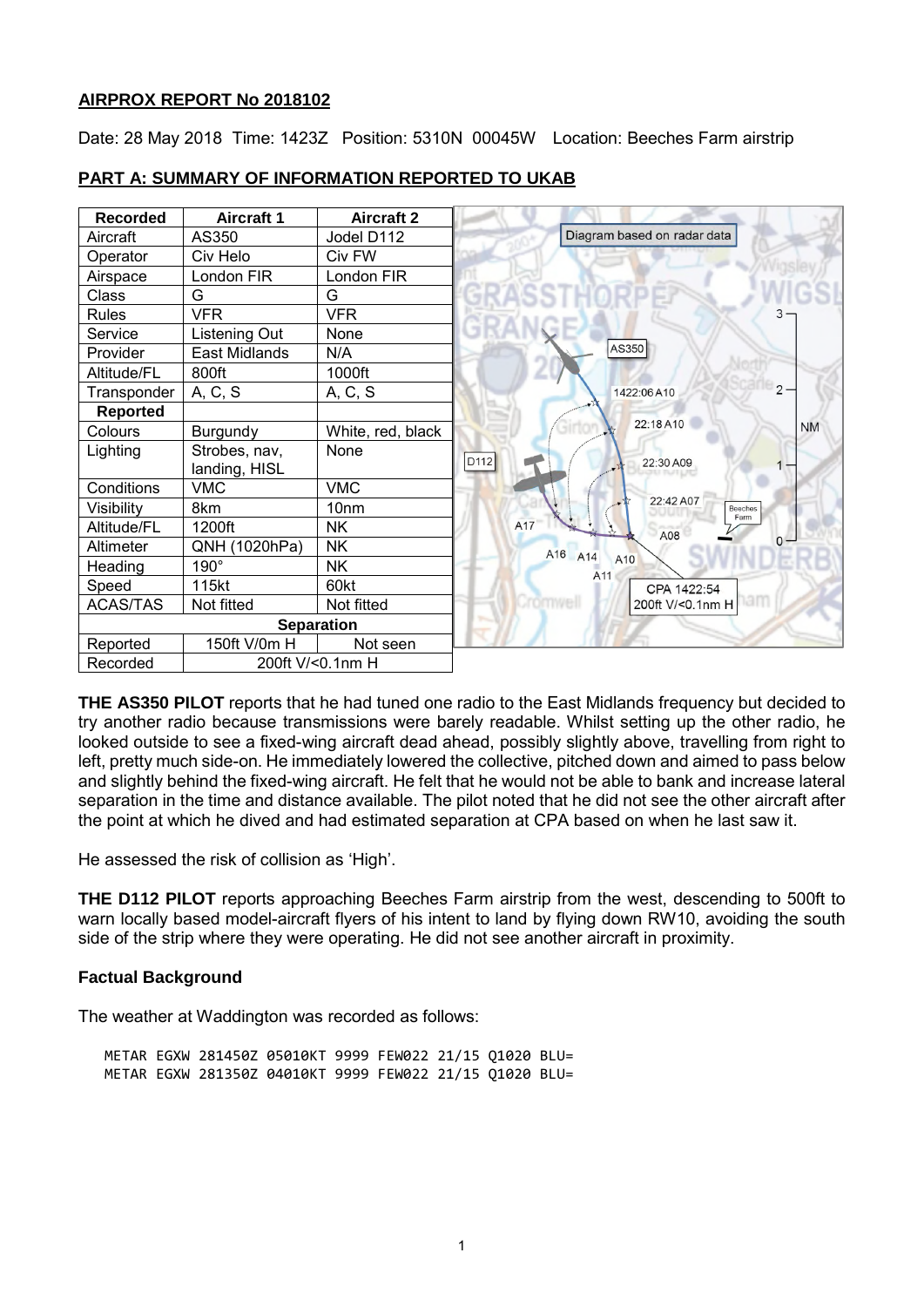## **Analysis and Investigation**

## **UKAB Secretariat**

The AS350 and D112 pilots shared an equal responsibility for collision avoidance and not to operate in such proximity to other aircraft as to create a collision hazard<sup>[1](#page-1-0)</sup>. If the incident geometry is considered as converging then the AS350 pilot was required to give way to the D11[2](#page-1-1)<sup>2</sup>. If the incident geometry is considered as overtaking then the D112 pilot had right of way and the AS350 pilot was required to keep out of the way of the other aircraft by altering course to the right<sup>[3](#page-1-2)</sup>. An aircraft operated on or in the vicinity of an aerodrome shall conform with or avoid the pattern of traffic formed by other aircraft in operation<sup>[4](#page-1-3)</sup>.

# **Summary**

An Airprox was reported when an AS350 and a D112 flew into proximity near Beeches Farm airstrip at 1423hrs on Monday 28th May 2018. Both pilots were operating under VFR in VMC, the AS350 pilot in the process of establishing a service with East Midlands and the D112 pilot not in receipt of a service.

#### **PART B: SUMMARY OF THE BOARD'S DISCUSSIONS**

Information available consisted of reports from both pilots and radar photographs/video recordings.

Members first considered the geometry of the event and agreed that although the AS350 pilot may have been expected to give way to traffic converging from the right, the context of the event was of a rapidly changing aspect as the Jodel pilot turned left to line-up with the Beeches Farm airstrip. At the point of CPA the aircraft were converging; however, members noted that in the run up to CPA, the Jodel would likely have presented a fixed point to the AS350 pilot, albeit with a banked aspect, and consequently wasn't detected earlier. Members also discussed the AS350 pilot's cockpit management workload and agreed that although he was operating appropriately, his lookout had been degraded by the radio management task and that this had been a contributory factor. Members also surmised that the Jodel pilot's lookout had been directed towards the airstrip as he approached, also underlining the need to maintain a robust all-round lookout at all times. One member opined that by transiting at 1000ft, the AS350 pilot was operating at or around the potential circuit height of unknown strips, and that there had been an opportunity for him to fly at 1500ft or more in order to provide a greater buffer against such traffic. This was an important consideration in areas where numerous strips with unknown levels of activity might easily be located.

In the event, the Board agreed that the cause of the Airprox was a late sighting by the AS350 pilot and a non-sighting by the Jodel pilot. Some members considered the degree of risk merited an 'A' classification, in that it was purely a matter of providence that the Jodel had flown into the AS350 pilot's field of view with sufficient range and time to take avoiding action. After some discussion and analysis of the radar picture, it was agreed that in this instance the AS350 pilot's actions had materially increased separation and that the degree of risk was therefore 'B', safety had been much reduced below the norm.

# **PART C: ASSESSMENT OF CAUSE AND RISK**

| <u>Cause</u> :              | A late sighting by the AS350 pilot and a non-sighting by the Jodel pilot. |
|-----------------------------|---------------------------------------------------------------------------|
| <b>Contributory Factor:</b> | The AS350 pilot's lookout was degraded by cockpit management tasks.       |
| Degree of Risk:             | В.                                                                        |

<span id="page-1-0"></span><sup>1</sup> SERA.3205 Proximity.

 $\overline{a}$ 

<span id="page-1-1"></span><sup>2</sup> SERA.3210 Right-of-way (c)(2) Converging.

<span id="page-1-2"></span><sup>3</sup> SERA.3210 Right-of-way (c)(3) Overtaking.

<span id="page-1-3"></span><sup>4</sup> SERA.3225 Operation on and in the Vicinity of an Aerodrome.